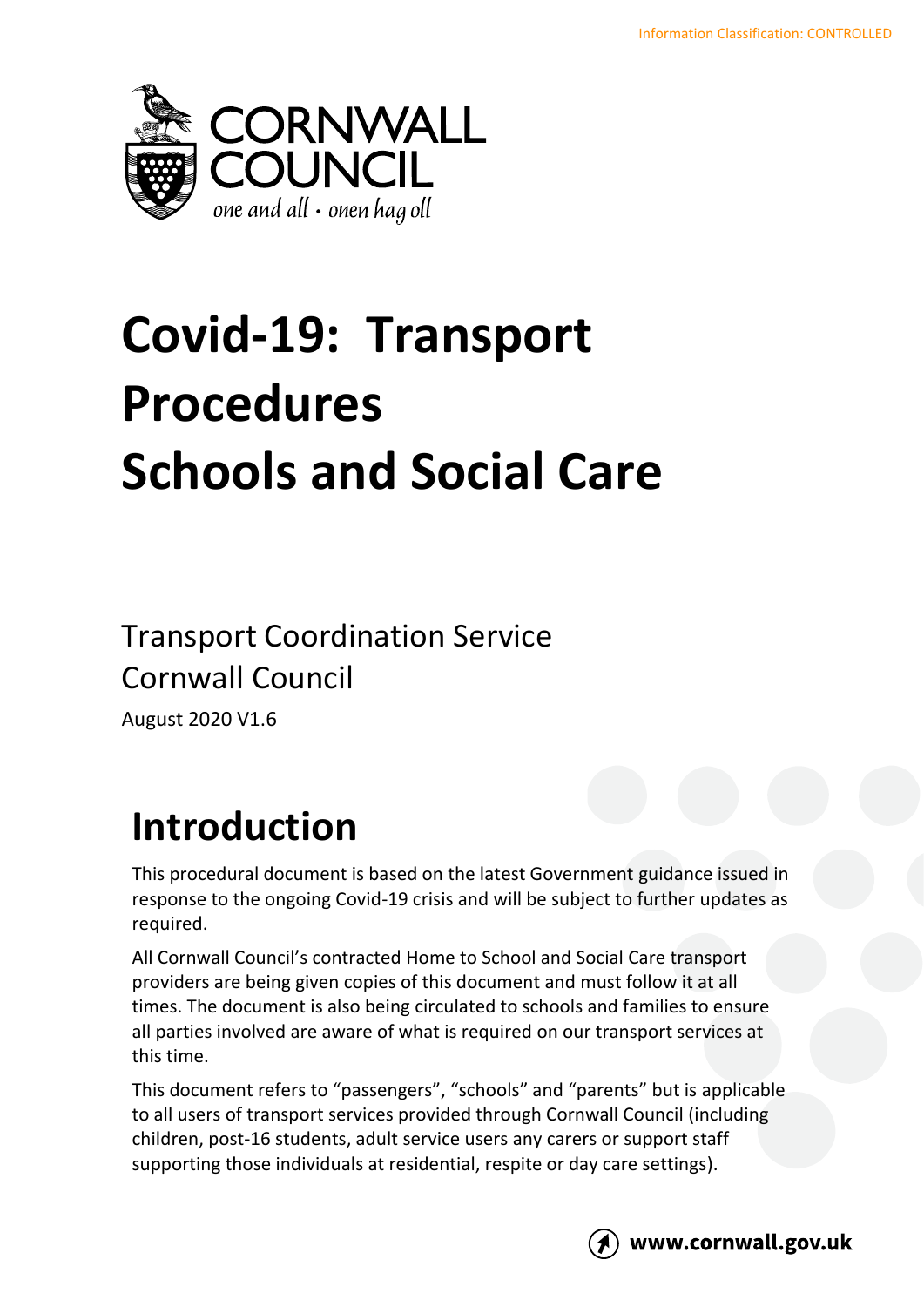## **Procedures:**

- 1. All parties involved must continue to keep themselves fully informed and follow the latest Government guidance, as below:
	- a. Guidance for **Transport Providers**: [https://www.gov.uk/government/publications/coronavirus-covid-](https://www.gov.uk/government/publications/coronavirus-covid-19-safer-transport-guidance-for-operators/coronavirus-covid-19-safer-transport-guidance-for-operators)[19-safer-transport-guidance-for-operators/coronavirus-covid-19](https://www.gov.uk/government/publications/coronavirus-covid-19-safer-transport-guidance-for-operators/coronavirus-covid-19-safer-transport-guidance-for-operators) [safer-transport-guidance-for-operators](https://www.gov.uk/government/publications/coronavirus-covid-19-safer-transport-guidance-for-operators/coronavirus-covid-19-safer-transport-guidance-for-operators)
	- b. Guidance for **Passengers**: [https://www.gov.uk/guidance/coronavirus-covid-19-safer-travel](https://www.gov.uk/guidance/coronavirus-covid-19-safer-travel-guidance-for-passengers)[guidance-for-passengers](https://www.gov.uk/guidance/coronavirus-covid-19-safer-travel-guidance-for-passengers)
- 2. No individual who has coronavirus symptoms or has been asked to isolate as part of the NHS 'Test and Trace' service should travel on a transport service with others and self-isolation protocols must be followed (this applies to both **Transport Staff** and **Passengers**). This could mean that **Parents** and **Schools** may have to make alternative arrangements for the collection of any passenger who displays symptoms during the school day.
- 3. Ensuring strict hygiene practices are followed is vital, so please note the following:
	- a. **Transport Providers** must ensure vehicles are thoroughly cleaned daily with additional cleaning taking place prior to and after each journey. This must include targeting any surface that is likely to be touched (such as driver controls, all handles, seatbelts and seat backs).
	- b. **Transport Providers** must ensure **Transport Staff** thoroughly wash their hands before and after each journey.
	- c. **Parents** and **Schools** must ensure that all passengers also thoroughly wash their hands before and after each journey.
	- d. **Transport Providers** must ensure that hand sanitizer is available in the vehicle at all times.
	- e. **Parents** should ensure that passengers carry their own supply of hand sanitizer and tissues with them wherever possible.
	- f. **Transport Providers** must ensure that vehicles are ventilated as much as is safely possible at all times.
	- g. All cleaning / washing must be carried out using products confirmed to be effective in protecting against coronavirus.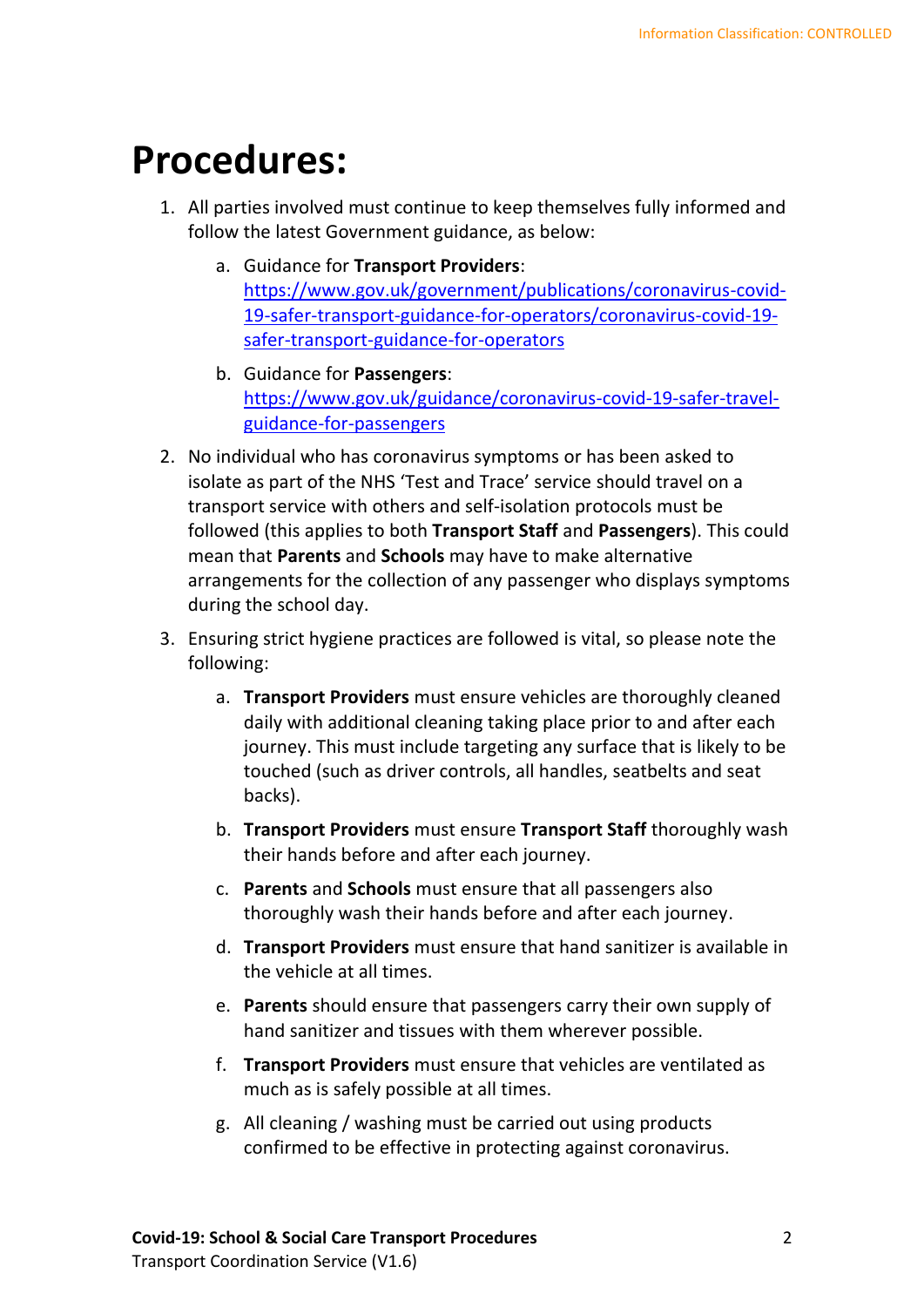- 4. The wearing of face coverings is now compulsory in certain situations including on public transport, please also note the following:
	- a. **Parents** and **Schools** must ensure face coverings are always worn by passengers where possible, regardless of whether travel is by public transport, contracted bus/coach or minibus/taxi.
	- b. Face coverings may not be appropriate for some individuals, depending on their age and individual circumstances. **Parents** and **Schools** are asked to advise the **Transport Coordination Service** and **Transport Providers** of any cases where face coverings cannot be worn.
	- c. Those who cannot wear a face covering may choose to display a card to show they are exempt from needing to wear one. However, this is a matter of personal choice and is not a requirement. Examples of exemption cards that could be used can be found on the Government website [here,](https://www.gov.uk/government/publications/face-coverings-when-to-wear-one-and-how-to-make-your-own) other card schemes are available.
	- d. **Transport Providers** should advise the **Transport Coordination Service** of any cases where there is concern that a face covering is not being worn without legitimate reason.
	- e. It should be noted that face coverings, as defined by the Government, can be easily made from materials found within the household (guidance is available [here](https://www.gov.uk/government/publications/how-to-wear-and-make-a-cloth-face-covering/how-to-wear-and-make-a-cloth-face-covering) on the Government website).
- 5. Government requirements in regard to social distancing dictate that the following measures must be followed on our transport arrangements:
	- a. On dedicated school transport (those routes not shared with wider members of the public) no formal social distancing will be required between passengers, however the following steps must be taken:
		- Passengers must still maintain as much distance as possible from each other and must sit according to the 'bubbles' that have been established at each school.
		- It should be assumed that these 'bubbles' will be based on school year groups unless parents are informed otherwise.
		- **Schools** must inform **Parents** and **Transport Coordination Service** of any 'bubbles' in place that are not based on year groups.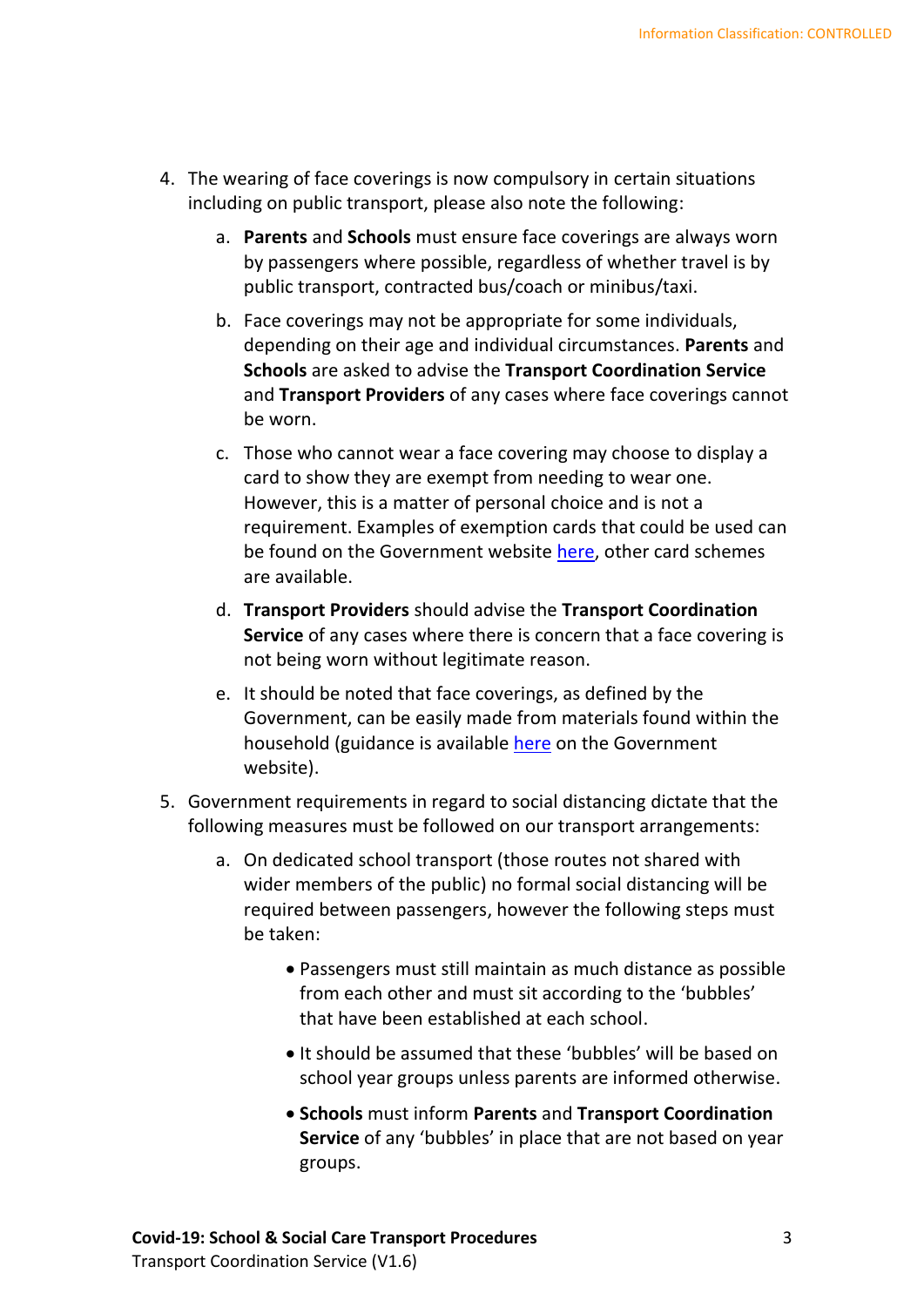- Unless informed otherwise, vehicles should be occupied with the oldest passengers sat at the rear of the vehicle (top-deck rear in double-deck vehicles) and with the youngest sat at the front (bottom-deck front in double-deck vehicles).
- When waiting at bus stops, **Parents** and **Schools** must ensure passengers also queue according to these 'bubbles' (with those sitting at the rear boarding first, those sitting at the front boarding last).
- When alighting, those sat at the front should disembark first, with those sat as the rear leaving last.
- If passengers attending different schools travel on the same vehicle, they must sit grouped by school of attendance (and according to their own designated bubble – normally based on school year – within that school group). In such cases, **Transport Providers**, **Schools** and **Parents** will be notified of where each school group should sit.
- **Parents** and **Schools** must ensure that passengers understand the need to adhere to these requirements when boarding / alighting the vehicle and throughout the journey.
- b. Where passengers travel on public transport services (those shared with the general public), the following measures are necessary:
	- Seating and queuing must be based on school 'bubbles' (as laid out above under the 'dedicated school transport' section).
	- Passengers must try to maintain social distancing from other passengers not in their school 'bubble' at a distance of two metres or with a 'one metre plus' approach, as outlined by the Government, where this is not possible.
- c. **Parents** and **Schools** must ensure that passengers adhere to these requirements.
- d. **Transport Providers** should promptly raise any concerns about these requirements not being met to the **Transport Coordination Service** and **School**.